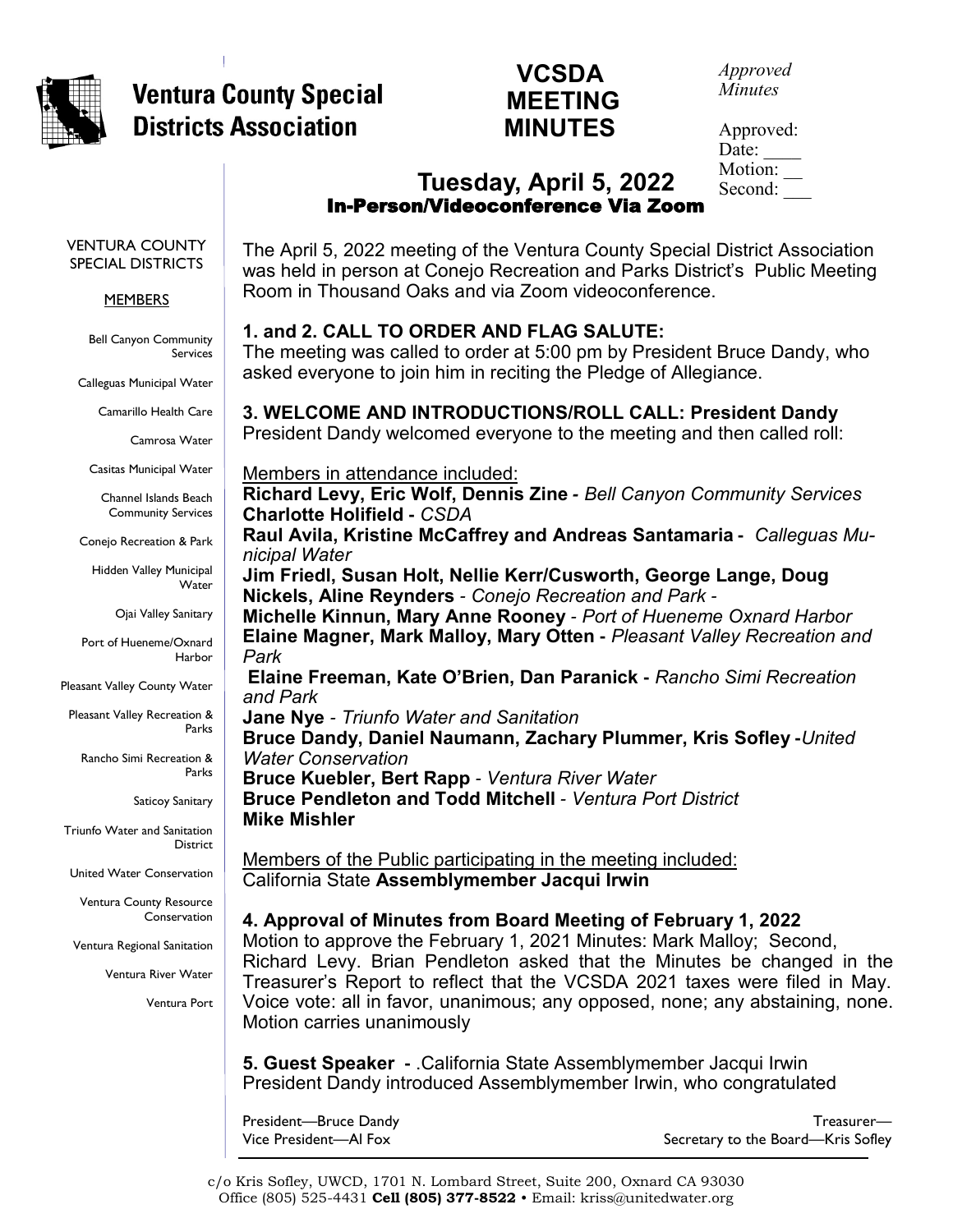VCSDA Board Meeting Draft Minutes of April 5, 2022 Page 2 of 4

Mary Anne Rooney on being named District 44 Woman of the Year. She then said that going through the Pandemic has caused a lot of loss in the local community, but that federal money is coming into California and the state is distributing funds, too. She added that the Assembly just passed an extension of the rent moratorium—people who filed for assistance have more time now, and landlords need to be paid, too. There are supplemental sick leave bills and money for schools to make classrooms safer in preparation for the next pandemic.

Assemblymember Irwin discussed the potential gas rebates, saying there were different proposals, most taping into the budget surplus by giving a percentage back to taxpayers; and there is extra money for infrastructure below the Gann limit . She then remarked that California government had outgrown the Gann limit..

She then discussed the current drought conditions, calling it an extremely severe situation that may spur state investment in recycled water.

Assemblymember Irwin then spoke of her appointment to the Revenue and Tax Commission and that along with three of her colleagues was look to pass a research and development tax credit which was left out of previous budgets. She said that bio tech saved us with the pandemic. She also mentioned a program that would provide people with disabilities to save tax free, with no limit. Previously, if a person earned too much, they were penalized, but this would provide those individuals to work and save money. She is also looking to provide tax relief to property owners who lost their homes due to fire. She remarked that \$60 billion in California tax deductions are facing sunset hearings to determine if tax credits still make sense.

She mentioned a couple of recycling bills, first in the U.S., that would address minimum content for plastic bottles, and this year, battery recycling and battery embedded product recycling programs due to the first at trash facilities started by lithium batteries.

Assemblymember Irwin then opened the floor to questions.

George Lange asked if the gas rebate would be handled through debit cards. Assemblymember Irwin said that there were security issues with debit cards so the rebate would most likely be in the form of checks. Mr. Lange then asked about cyber security. She responded that she just attended a National Conference of State Legislators and confirmed that there is a national awareness regarding cybersecurity. She added that she was happy to hear that Jeannette sent him her cyber tips.

Assemblymember Irwin then spoke of her 35/30 plan for buying open space, especially interested in big parcels in Simi and a coastal parcel which is a priority for the Santa Monica Conservancy.

Dan Paranick thanked the Assemblymember for her support of open space and Assemblymember Irwin said she wanted to clarify that she thinks of open space as infrastructure.

Mary Anne Rooney thanked Assemblymember Irwin for the award and then asked about small community drought relief funds. She replied that she had no idea about and asked Ms. Rooney to send her a reminder through Jeannette.

President Dandy asked Assemblymember Irwin how she was liking her new temporary offices and when she would be accepting visitors. Assemblymember Irwin said the offices are about a block and half from the Capitol and she's getting used to the new space. She said they were currently experiencing an issue with the phones and that tech has been difficult, but encouraged visitors.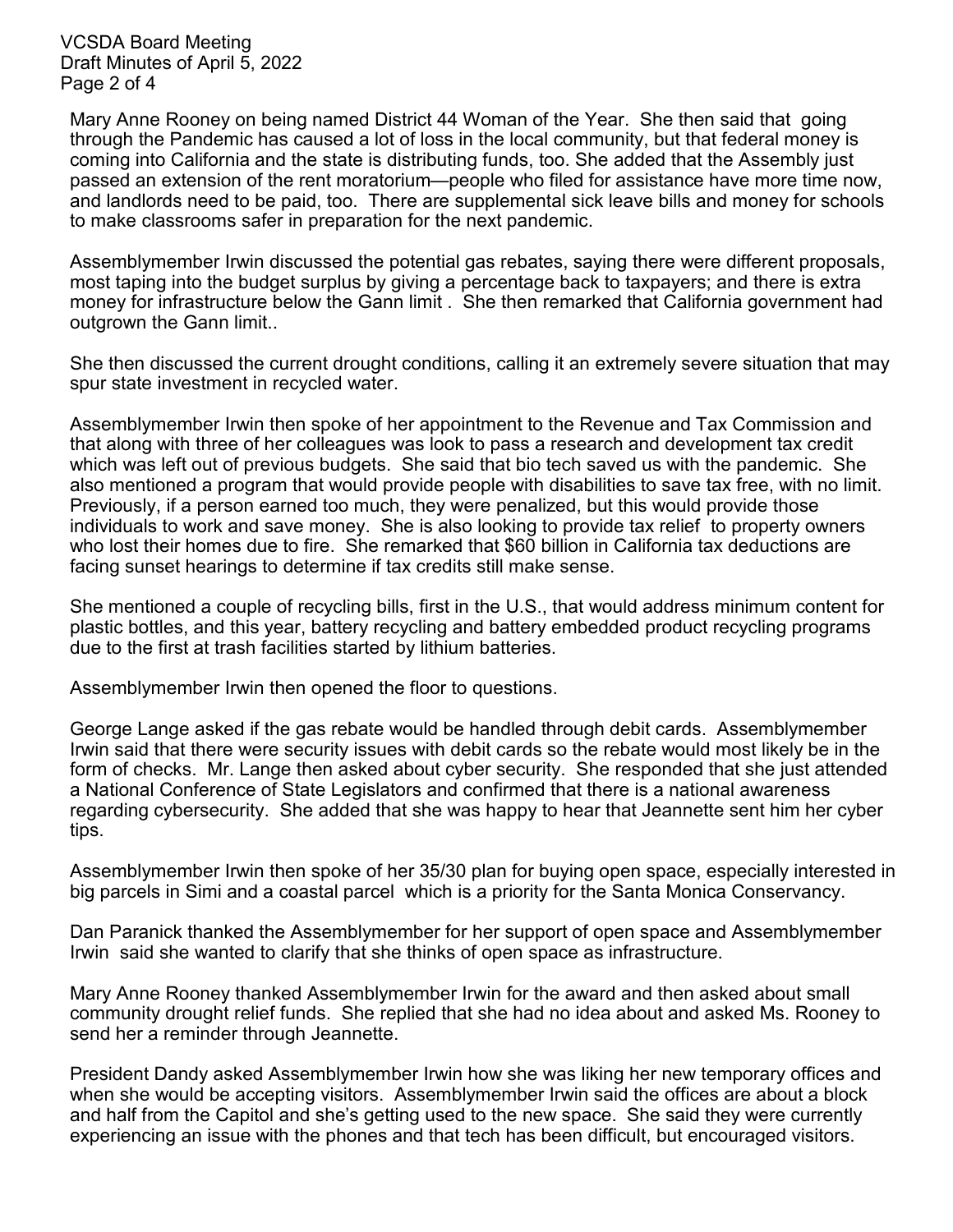VCSDA Board Meeting Minutes of April 5, 2022 Page 3 of 4

Mr. Lange mentioned that May 17 and 18 are the CSDA Legislative Days in Sacramento. Assemblymember Irwin thanked him for the heads up.

Brian Pendleton mentioned the State's recognition of ports and harbors, adding that Ventura Port District had received over \$1 million in funding and he was grateful to be in consideration for Round 2 of the funding. Assemblymember Irwin said its difficult with Special Districts, as the Feds didn't call out Special Districts, but the state is doing the best it can, with ports at the front of the line. She said (State Controller) Betty Yee says that with supply chain issues, ports earn a higher priority.

With that, President Dandy thanks Assemblymember Irwin for her time and comments and she, in turn, thanked VCSDA for the opportunity to speak with everyone, at least virtually.

#### 6. **Treasurer's Report**—Brian Pendleton

Mr. Pendleton reported that the VCSDA balance sheet shows \$16,320.52 including the \$2,000 scholarship to CSDA. The bookkeeper is set to file the 2018 and 2019 tax returns and the 2021 taxes will be filed in May, so the chapter is all caught up.

President Dandy thanked Mark Malloy for the information that he shared with Brian and Ms. Heyman, saying that he was a big help.

#### **7. Reports and Announcements**

**CSDA Report from Elaine Magner**—Ms. Magner said that this year's Legislative Days will be different in that elected official will be coming to see CSDA members at the Sheraton Grand hotel. She said the chapter members are eligible for scholarships as the \$8 million budget cap has been removed and she looks forward to seeing everybody in Sacramento. She added that if anybody has any questions, they can email her or Charlotte Holified.

**CSDA Update from Charlotte Holifield** — Ms. Holifield echoed Ms. Magner's comments and added late breaking news—that CA Insurance Commissioner Ricard Lara will be providing the keynote address on May 17 at the CSDA Legislative Days. She also reminded the membership to submit entries for the CSDA Awards, including the Beacon Award and Leadership Award, as the deadline is May 2. She also mentioned confusion about AB 361's sunset and called everyone's attention to proposed bills on the November ballot that impact special districts, including 21-0042-A1 and encouraged members to go online to get a copy of a resolution opposing the amendment to the Tax Payer and Accountability Act which limits availability of voters and state and local government to raise revenues for government services.

**LAFCo Update from Elaine Freeman** — Ms. Freeman expressed her opinion regarding recent LAFCo actions, calling it a "disturbing process'" regarding how staff handled the situation. She also called out coverage in the Ventura County Star regarding LAFCo's hearing on Bell Canyon and stated that there is nothing nefarious going on and that Bell Canyon is simply cooperating with its Home Owners Association (HOA) to make the community better. She said LAFCo made it sound like something illegal was going on, as she assured everyone that it is not the case. She ended by saying that it is "concerning for all of us regarding how LAFCo staff are behaving" and that "special districts are afraid of voting against LAFCo in Ventura County." She asked the membership to be diligent and scrutinize everything coming before LAFCo, and said that membership needs to stand together and stand firm.

Eric Wolf, Richard Levy and Dennis Zine from Bell Canyon addressed the membership thanking them for their support and updating them on the truth behind the LAFCo issues with Bell Canyon Community Services District.

**Legislative Update from Elain Freeman —** Ms. Freeman said the Legislative Committee met four times last year and is looking at organization structure. Mary Anne Rooney suggested a public and private companies survey regarding engagement with legislators. She said she will also send out an update with bills of interest to all kinds of operations.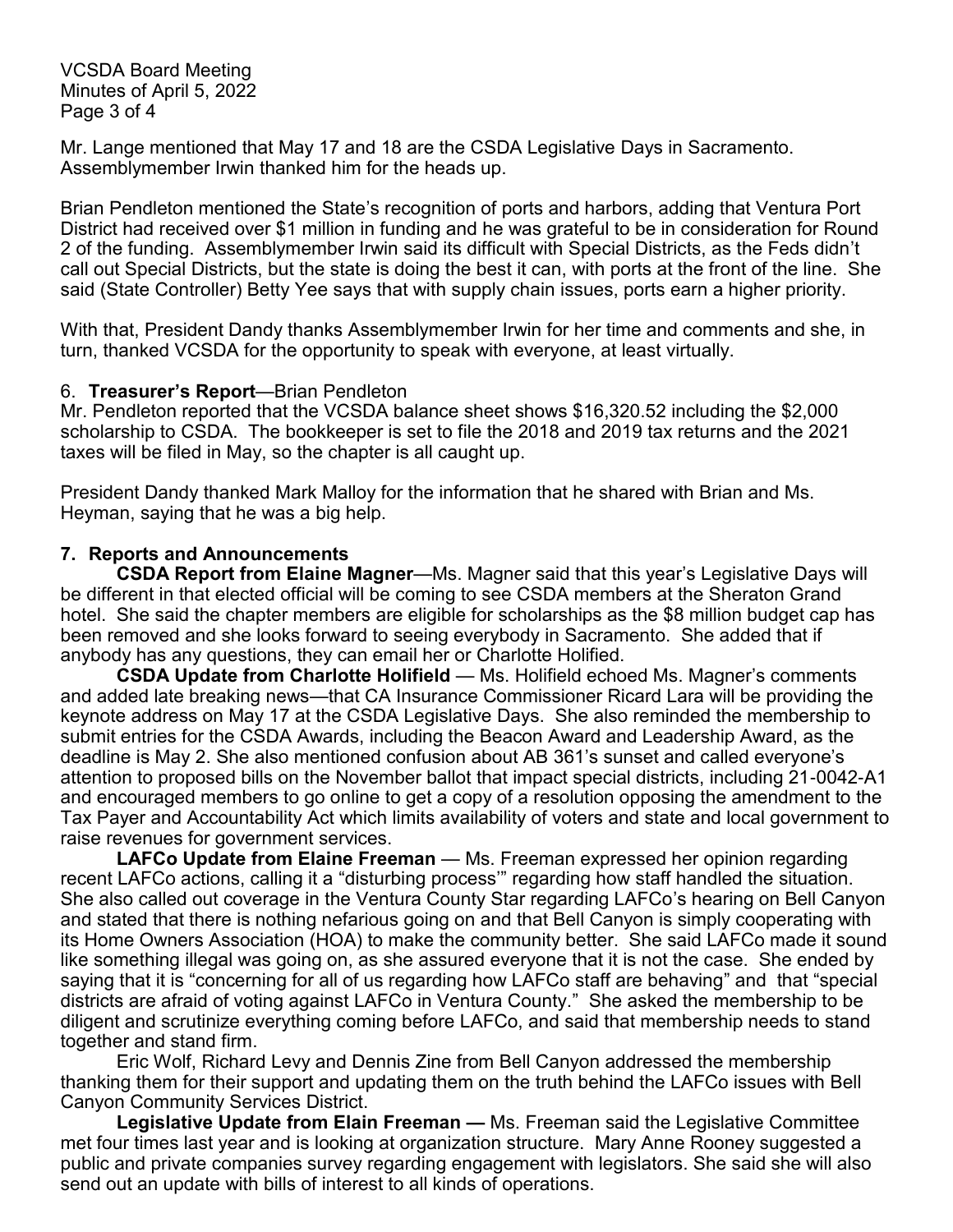VCSDA Board Meeting Minutes of April 5, 2022 Page 4 of 4

**County Oversight Update - Mike Mishler** Mr. Mishler reported that the County hasn't met yet so he has nothing to report.

8. **New Business/ Member Announcements** — President Dandy mentioned that he and CSDA's Charlotte Holifield received some information on Ventura County Measures A and B regarding petroleum drilling in Ventura County, which was not appropriate for the agenda — vote no/vote yes — but the VCSDA is not taking a position on this proposed legislation.

#### **9. ADJOURNMENT TO NEXT MEETING— 6:50p.m.**

President Dandy thanked everyone for attending in-person and online and reminded all that the June 7 meeting would feature someone from CSDA as the guest speaker and the venue had not been confirmed as yet, but he was looking forward to seeing everyone on June 7, 2022.

#### **Respectfully submitted**

*Kris Sofley*

Kris Sofley, Secretary to VCSDA